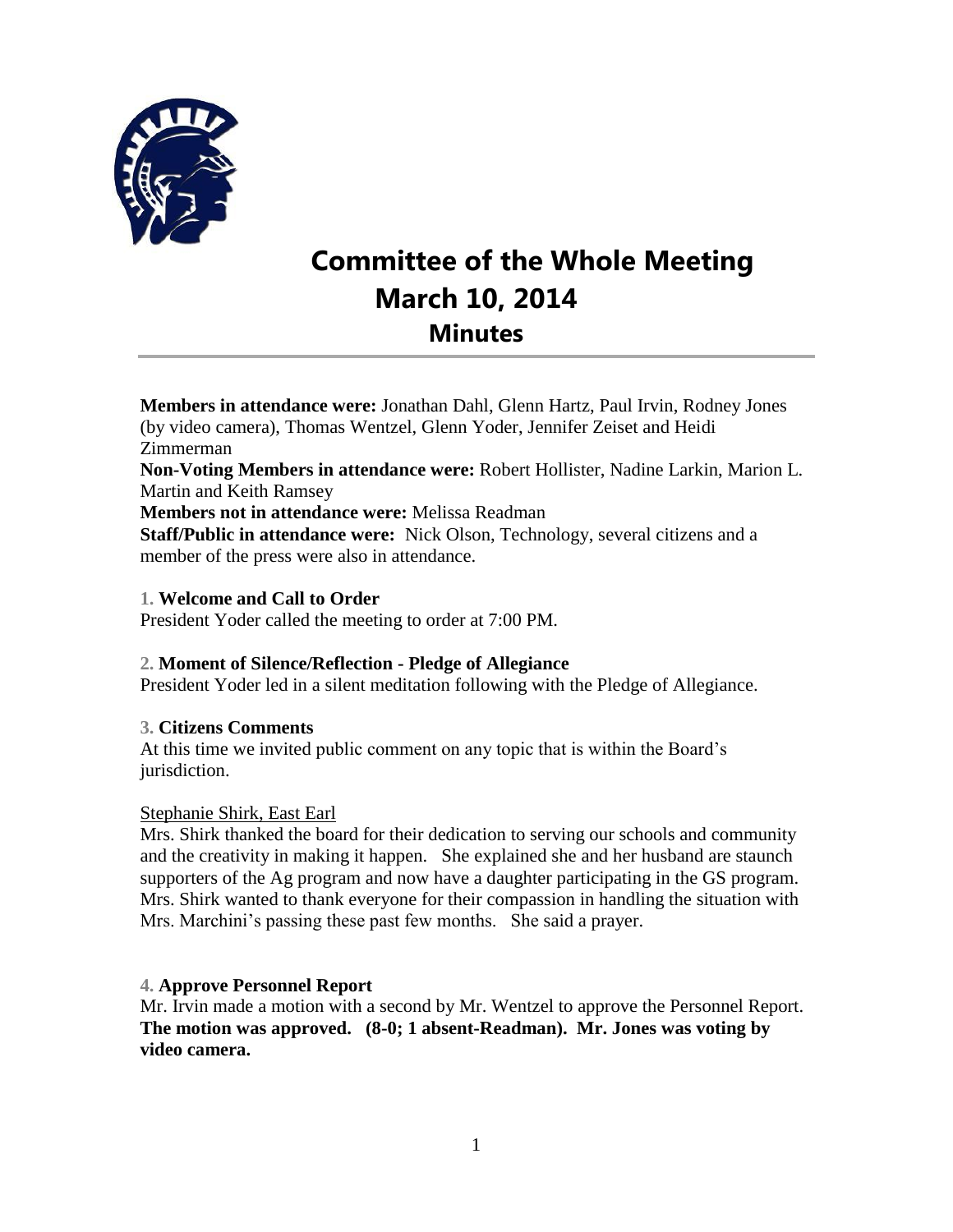#### **5. Property and Services**

**5.1** Action Items – None

**5.2** Information Items

Brecknock Project Update - Flooring Issue

Mr. Ramsey wanted to give the board a heads up on the Brecknock project. A problem has occurred with the flooring shortly after it had been laid. Mr. Walsh and Mr. Ramsey are working with the contractor, the architect and the flooring company to solve the existing problem with the tile and the asbestos. He reminded the board we had a \$250,000 contingency on the Brecknock job and as of this date only \$23,000 was spent. We are in good shape and he will keep the board posted when more information and expenditures become known.

#### **6. Program**

**6.1** Approval of Affidavit of Guardianship

**6.2** Approval of Behavior Support Policy 113.2 Revision Dr. Larkin reported the First Read for the Behavior Support Policy was in January. This item will be on the agenda for approval at the March  $17<sup>th</sup>$  School Board Meeting.

#### **7. Management**

**7.1** Action Items

Dr. Hollister informed the board he will be seeking approval in setting a graduation date for next week. The date has not yet been decided, but he will be in contact with them.

**7.2** Information Items

- Dr. Hollister reported that in the governor's budget there is a line item of \$10 million for hybrid learning. He wanted the board members to know that he believes Elanco was instrumental in getting this listed. You will recall the video created by Dellicker Strategies that highlighted our program and since then, Dellicker Strategies has been in contact with the governor to push this program in Pennsylvania. Knowing the budget may still have many changes, we do not know if it will stay in the budget, but it is exciting to know we are a part of that piece.
- Dr. Hollister reminded the board members there will be a budget meeting at Brecknock on April  $15<sup>th</sup>$ . (Please note the approval to change this meeting in Item #8 – Announcements.)
- The board was informed there will be numerous updates to the policies in the next couple of months. As PSBA releases this information on the changes, Dr. Hollister will keep the board members informed.